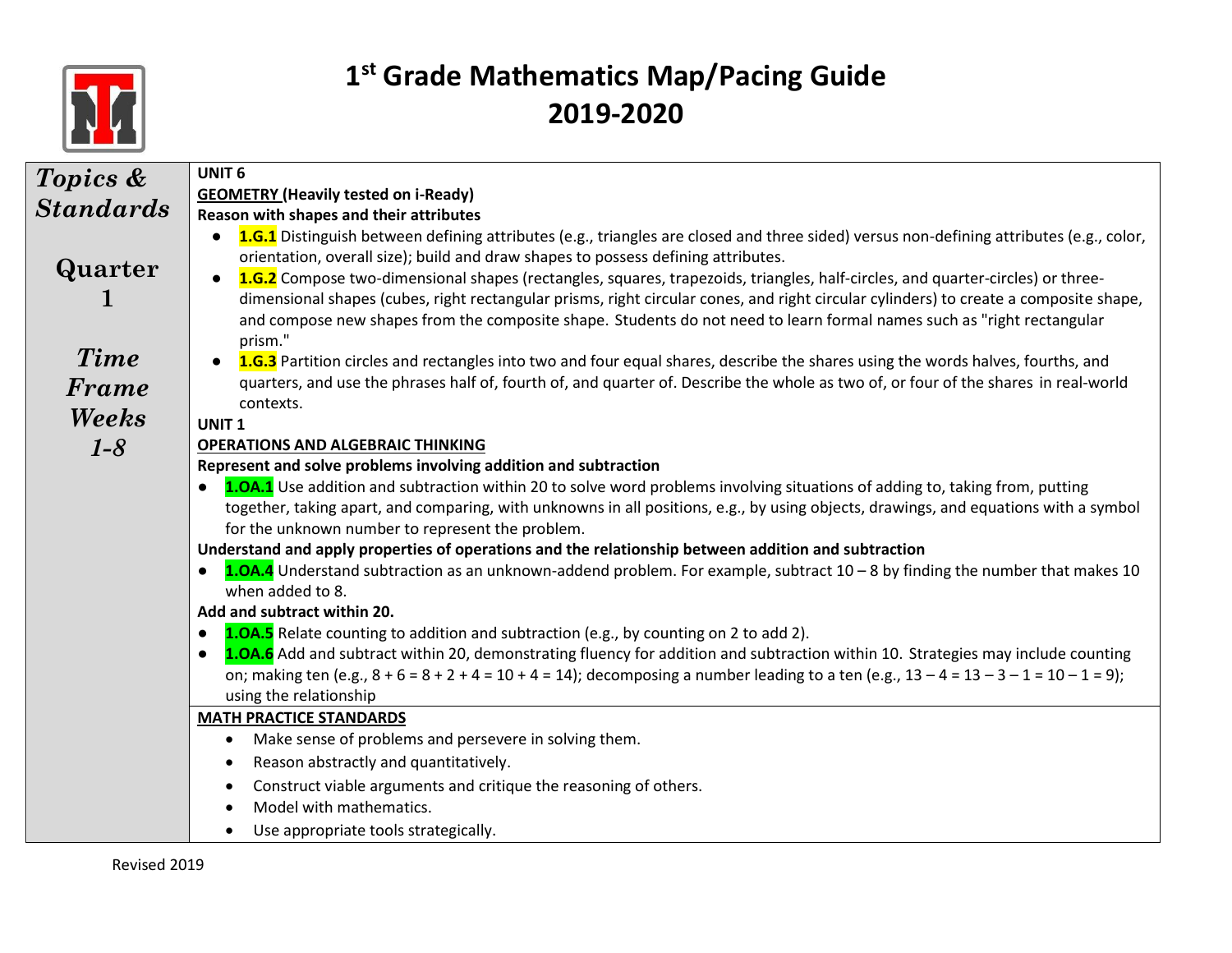- Attend to precision.
- Look for and make use of structure.

Look for and express regularity in repeated reasoning.

**Review kindergarten standards: K.CC.2, K.CC.3, K.CC.4, K.CC.5**

**Daily Spiral Review will be incorporated through a combination of computer based i-Ready lessons, math journal activities, skill based reviews and group projects and/or activities.**

#### **MAJOR SUPPORTING ADDITIONAL**

Students should spend the majority of learning on the major work of the grade level; which should account for at least 65% of the academic year (Achieve the core, n.d.)**. Major content should be emphasized via a greater number of days of instruction, depth and mastery.**

| <i>Assessment</i><br>(Evidence)                                                                                                                                                                                                                                                                    | <b>Key Concepts and</b><br><b>Skills</b>                                                                                                                                                                                                                                                                                                   | Curriculum &<br><b>Textbook Resources</b>                                                                                                                                                                                                                                                                                                                                                                                        | <b>Key Concept tools &amp;</b><br>practices                                                                                                                                                                                                                                                                                                                                                                     |
|----------------------------------------------------------------------------------------------------------------------------------------------------------------------------------------------------------------------------------------------------------------------------------------------------|--------------------------------------------------------------------------------------------------------------------------------------------------------------------------------------------------------------------------------------------------------------------------------------------------------------------------------------------|----------------------------------------------------------------------------------------------------------------------------------------------------------------------------------------------------------------------------------------------------------------------------------------------------------------------------------------------------------------------------------------------------------------------------------|-----------------------------------------------------------------------------------------------------------------------------------------------------------------------------------------------------------------------------------------------------------------------------------------------------------------------------------------------------------------------------------------------------------------|
| <b>Ready Ohio Math</b><br><b>Assessment Resources</b><br>• Lesson Quiz<br>$\bullet$ Pretest<br>• i-Ready Diagnostic (fall,<br>winter, spring)<br>• Unit Interim Assessment<br>or i-Ready Standards<br>Mastery<br>● Unit Self-check<br>· Defined stem project:<br>Shapes Around the<br>Neighborhood | Reason with shapes and<br>➤<br>their attributes.<br>Communicate<br>$\circ$<br>attributes of<br>shapes using<br>appropriate<br>language<br>Recognize shapes<br>$\circ$<br>in real life;<br>Understand the concept of<br>➤<br>partitioning shapes into<br>equal parts (halves,<br>fourths, quarters) and<br>communicate using those<br>terms | <b>Ready Ohio</b><br><b>Unit 6 Shapes</b><br>Lesson 26: Understand Shapes<br>Lesson 27: Understand Three-<br><b>Dimensional Shapes</b><br>Lesson 28: Understand Breaking<br>Shapes into parts<br>Unit 1 Count, Add and Subtract<br>Lesson 0: Lesson for the first 5<br>days<br>Lesson 1: Count on to add<br>Lesson 2: Count on to subtract<br>All year:<br><b>Set Daily Calendar lessons to</b><br>include: time, money, base 10 | <b>Available on Teacher Toolbox:</b><br>Interactive Tutorials<br>Prerequisite Ready Lessons<br>Tools for Instruction<br><b>Math Center Activities</b><br>Think-Share-Compare<br>Routine (under Program<br>Implementation)<br>Ready-Central (Instructional<br><b>Best Practices Videos</b><br>http://readycentral.com/<br>Journals<br>Math Models<br><b>Discourse Cards</b><br>Non-linguistic<br>representations |
|                                                                                                                                                                                                                                                                                                    | Understand how<br>$\circ$<br>the number of                                                                                                                                                                                                                                                                                                 | place value, measurement,<br>graphing and data collection to                                                                                                                                                                                                                                                                                                                                                                     | <b>Resource Selector Tool</b><br>(under Program                                                                                                                                                                                                                                                                                                                                                                 |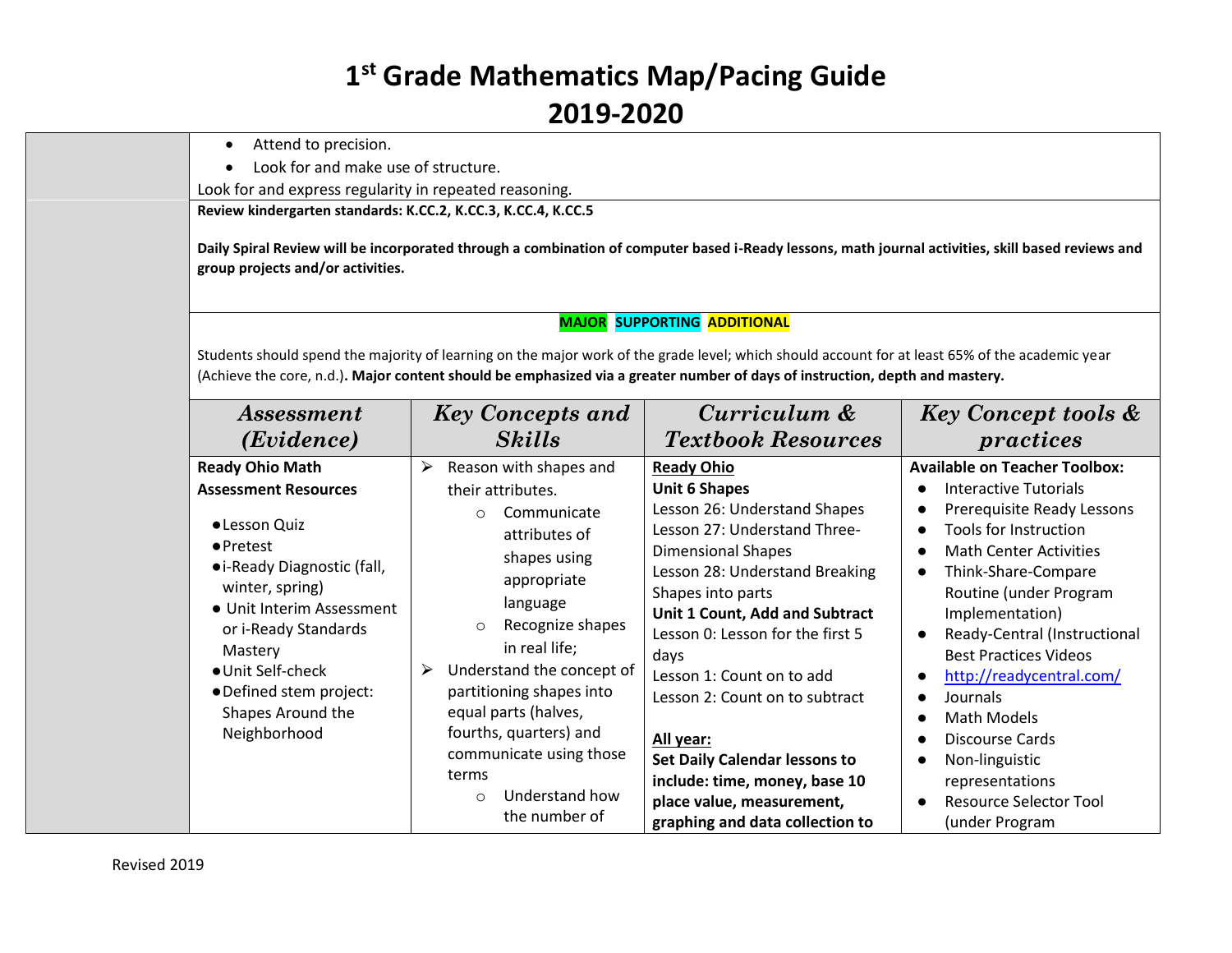| partitions effect<br>size<br>Describe 3-D shapes in<br>➤<br>comparison to 2-D shapes<br>Know the names of regular<br>➤<br>2 D and 3 D shapes<br>Represent and solve<br>$\blacktriangleright$<br>problems involving<br>addition and subtraction<br>Represent<br>$\circ$<br>multiple addition<br>and subtraction<br>situations using<br>objects, drawings,<br>and mathematical<br>symbols<br>Demonstrate the meaning<br>➤<br>of the equal sign; equal vs.<br>unequal (concept of<br>balance);<br>Understand and apply<br>$\blacktriangleright$<br>properties of operations<br>and the relationship<br>between addition and<br>subtraction.<br>Add and subtract within<br>➤<br>20<br>Fluently add and subtract<br>➤<br>within 10 using strategies | cover 1.MD.1, 1.MD.2, 1.MD.3<br>Other Resources:<br>Achieve the Core<br>$\bullet$<br>https://achievethecore.org/ca<br>tegory/854/mathematics-<br>lessons<br><b>ODE Model Curriculum</b><br>$\bullet$<br>Resources<br>https://education.ohio.gov/To<br>pics/Learning-in-<br><b>Ohio/Mathematics</b> | Implementation) |
|------------------------------------------------------------------------------------------------------------------------------------------------------------------------------------------------------------------------------------------------------------------------------------------------------------------------------------------------------------------------------------------------------------------------------------------------------------------------------------------------------------------------------------------------------------------------------------------------------------------------------------------------------------------------------------------------------------------------------------------------|----------------------------------------------------------------------------------------------------------------------------------------------------------------------------------------------------------------------------------------------------------------------------------------------------|-----------------|
|                                                                                                                                                                                                                                                                                                                                                                                                                                                                                                                                                                                                                                                                                                                                                |                                                                                                                                                                                                                                                                                                    |                 |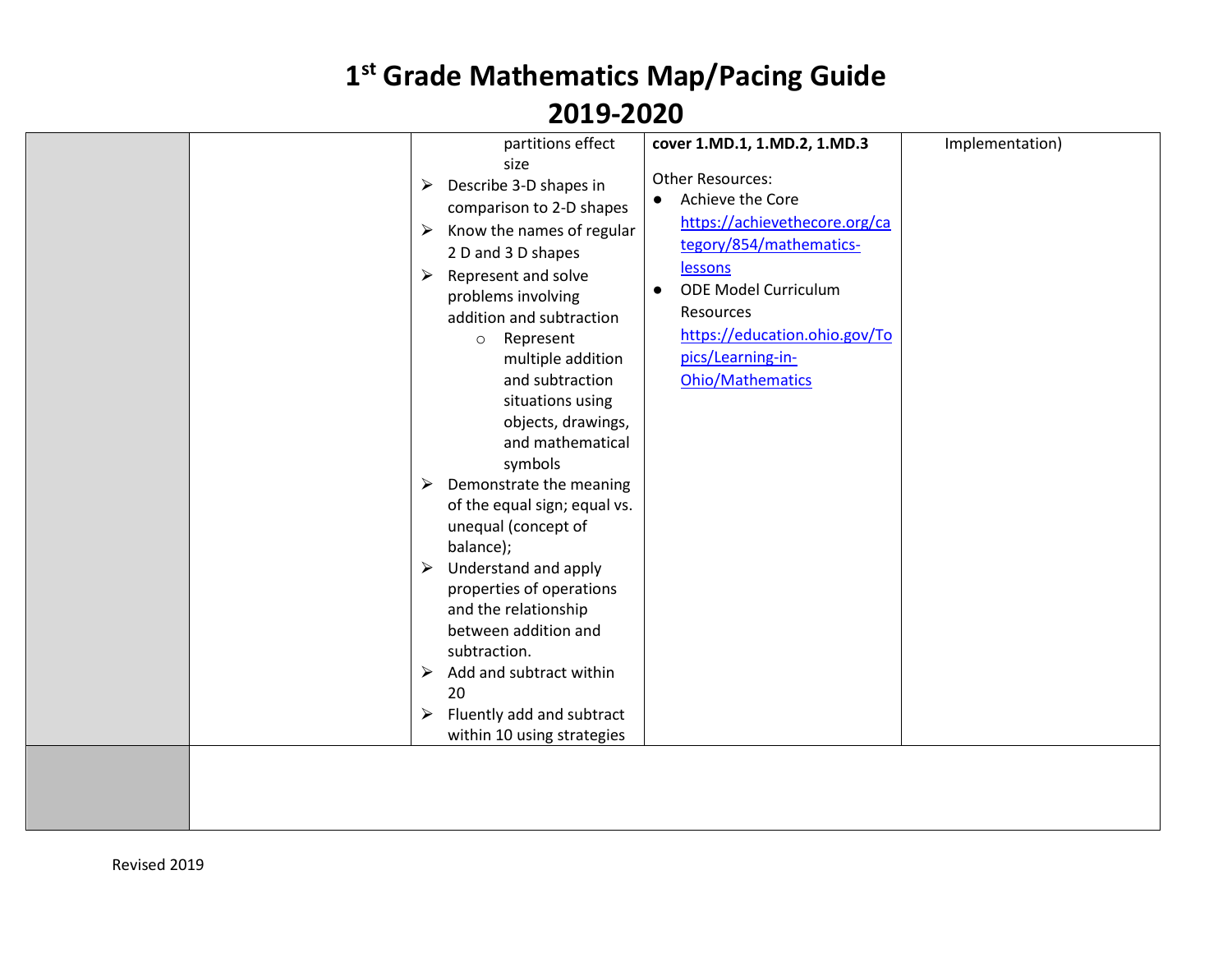|                     | <b>UNIT 1 CONTINUED</b>                                                                                                                                                                                                                                                                                                                                                                                                                                                                                                                                                                                                                 |
|---------------------|-----------------------------------------------------------------------------------------------------------------------------------------------------------------------------------------------------------------------------------------------------------------------------------------------------------------------------------------------------------------------------------------------------------------------------------------------------------------------------------------------------------------------------------------------------------------------------------------------------------------------------------------|
| Topics &            | <b>UNIT 2</b>                                                                                                                                                                                                                                                                                                                                                                                                                                                                                                                                                                                                                           |
| <b>Standards</b>    | <b>OPERATIONS AND ALGEBRAIC THINKING</b>                                                                                                                                                                                                                                                                                                                                                                                                                                                                                                                                                                                                |
|                     | Add and subtract within 20.                                                                                                                                                                                                                                                                                                                                                                                                                                                                                                                                                                                                             |
| Quarter<br>$\bf{2}$ | 1.0A.6 Add and subtract within 20, demonstrating fluency with various strategies for addition and subtraction within 10. Strategies<br>may include counting on; making ten, e.g., $8 + 6 = 8 + 2 + 4 = 10 + 4 = 14$ ; decomposing a number leading to a ten, e.g., $13 - 4 = 13 - 3$<br>$-1$ = 10 - 1 = 9; using the relationship between addition and subtraction, e.g., knowing that 8 + 4 = 12, one knows 12 - 8 = 4; and<br>creating equivalent but easier or known sums, e.g., adding $6 + 7$ by creating the known equivalent $6 + 6 + 1 = 12 + 1 = 13$ .                                                                         |
| <b>Time</b>         | Work with addition and subtraction equations.                                                                                                                                                                                                                                                                                                                                                                                                                                                                                                                                                                                           |
| Frame<br>Weeks 1-8  | 1.0A.8 Determine the unknown whole number in an addition or subtraction equation relating three whole numbers. For example,<br>determine the unknown number that makes the equation true in each of the equations $8 + 11$ , $5 = -3$ , $6 + 6$                                                                                                                                                                                                                                                                                                                                                                                         |
|                     | Understand and apply properties of operations and the relationship between addition and subtraction.<br><b>1.0A.3</b> Apply properties of operations as strategies to add and subtract. For example, if $8 + 3 = 11$ is known, then $3 + 8 = 11$ is also<br>known (Commutative Property of Addition); to add $2 + 6 + 4$ , the second two numbers can be added to make a ten, so $2 + 6 + 4 = 2 +$<br>10 = 12 (Associative Property of Addition). Students need not use formal terms for these properties.                                                                                                                              |
|                     | Add and subtract within 20.<br>1.0A.6 Add and subtract within 20, demonstrating fluency for addition and subtraction within 10. Strategies may include counting<br>on; making ten (e.g., $8 + 6 = 8 + 2 + 4 = 10 + 4 = 14$ ); decomposing a number leading to a ten (e.g., $13 - 4 = 13 - 3 - 1 = 10 - 1 = 9$ );<br>using the relationship<br>1.0A.7 Understand the meaning of the equal sign, and determine if equations involving addition and subtraction are true or false.<br>$\bullet$<br>For example, which of the following equations are true and which are false? $6 = 6$ , $7 = 8 - 1$ , $5 + 2 = 2 + 5$ , $4 + 1 = 5 + 2$ . |
|                     | <b>MATH PRACTICE STANDARDS</b>                                                                                                                                                                                                                                                                                                                                                                                                                                                                                                                                                                                                          |
|                     | Make sense of problems and persevere in solving them.<br>$\bullet$                                                                                                                                                                                                                                                                                                                                                                                                                                                                                                                                                                      |
|                     | Reason abstractly and quantitatively.<br>٠                                                                                                                                                                                                                                                                                                                                                                                                                                                                                                                                                                                              |
|                     | Construct viable arguments and critique the reasoning of others.<br>$\bullet$                                                                                                                                                                                                                                                                                                                                                                                                                                                                                                                                                           |
|                     | Model with mathematics.<br>$\bullet$                                                                                                                                                                                                                                                                                                                                                                                                                                                                                                                                                                                                    |
|                     | Use appropriate tools strategically.                                                                                                                                                                                                                                                                                                                                                                                                                                                                                                                                                                                                    |
|                     | Attend to precision.<br>٠                                                                                                                                                                                                                                                                                                                                                                                                                                                                                                                                                                                                               |
|                     | Look for and make use of structure.                                                                                                                                                                                                                                                                                                                                                                                                                                                                                                                                                                                                     |
|                     | Look for and express regularity in repeated reasoning.<br>$\bullet$                                                                                                                                                                                                                                                                                                                                                                                                                                                                                                                                                                     |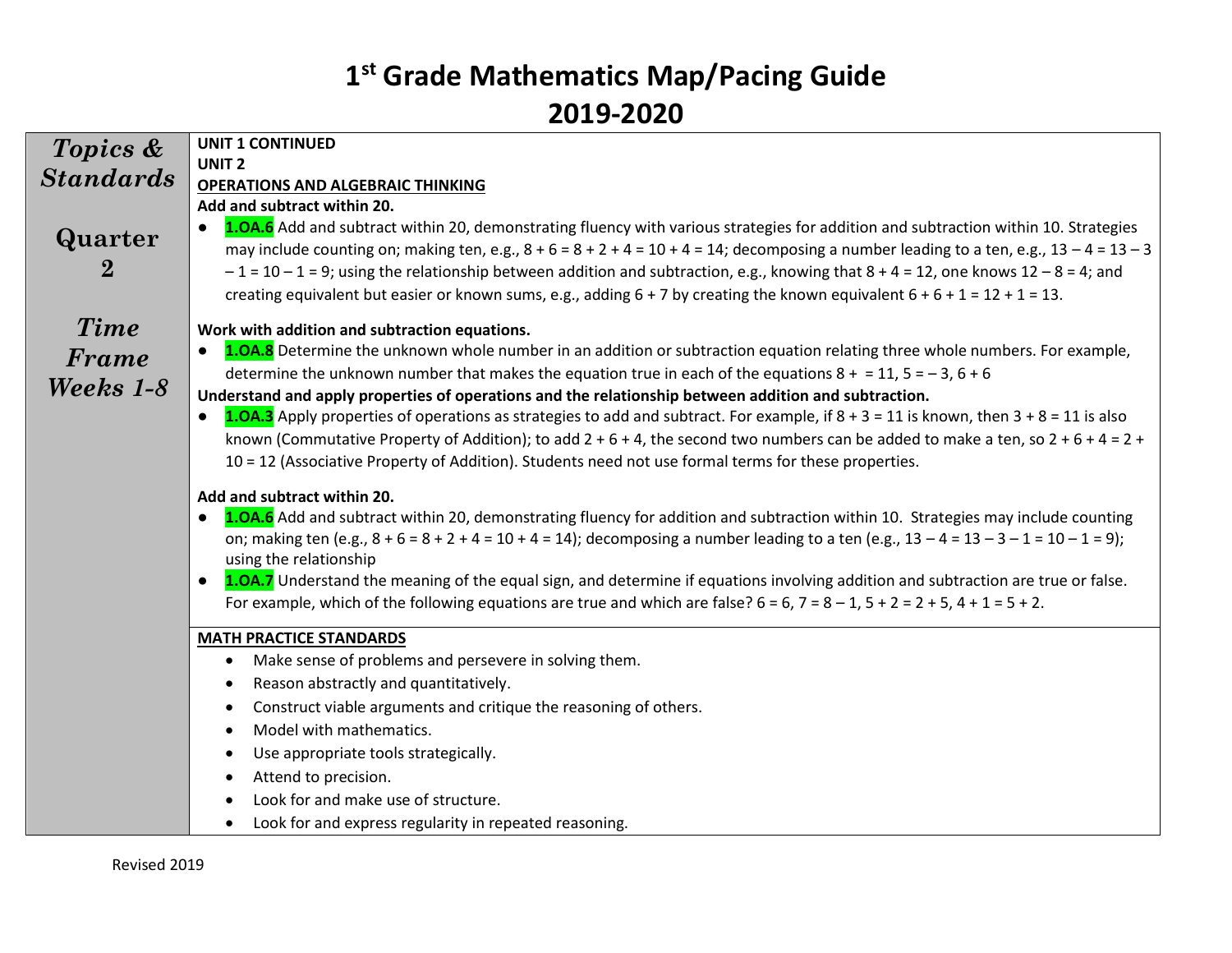**Daily Spiral Review will be incorporated through a combination of computer based i-Ready lessons, math journal activities, skill based reviews and group projects and/or activities.** 

**Spiral review standards include, but not limited to, 1.G.1, 1.G.2, 1.G.3, 1.OA.1, 1.OA.4, 1.OA.5, 1.OA.6**

**MAJOR SUPPORTING ADDITIONAL**

Students should spend the majority of learning on the major work of the grade level; which should account for at least 65% of the academic year (Achieve the core, n.d.)**. Major content should be emphasized via a greater number of days of instruction, depth and mastery.**

| <i>Assessment</i>                                                                                                                                                                                                                  | <b>Key Concepts and</b>                                                                                                                                                                                                                                                                                                                                                          | Curriculum &                                                                                                                                                                                                                                                                                                                                                                                                    | <b>Key Concept tools &amp;</b>                                                                                                                                                                                                                                                                                                                                                                                                               |  |
|------------------------------------------------------------------------------------------------------------------------------------------------------------------------------------------------------------------------------------|----------------------------------------------------------------------------------------------------------------------------------------------------------------------------------------------------------------------------------------------------------------------------------------------------------------------------------------------------------------------------------|-----------------------------------------------------------------------------------------------------------------------------------------------------------------------------------------------------------------------------------------------------------------------------------------------------------------------------------------------------------------------------------------------------------------|----------------------------------------------------------------------------------------------------------------------------------------------------------------------------------------------------------------------------------------------------------------------------------------------------------------------------------------------------------------------------------------------------------------------------------------------|--|
| (Evidence)                                                                                                                                                                                                                         | <b>Skills</b>                                                                                                                                                                                                                                                                                                                                                                    | <b>Textbook Resources</b>                                                                                                                                                                                                                                                                                                                                                                                       | practices                                                                                                                                                                                                                                                                                                                                                                                                                                    |  |
| <b>Ready Ohio Math</b><br><b>Assessment Resources</b><br>· Lesson Quiz<br>$\bullet$ Pretest<br>• i-Ready Diagnostic (fall,<br>winter, spring)<br>• Unit Interim Assessment<br>or i-Ready Standards<br>Mastery<br>● Unit Self-check | Represent and solve<br>⋗<br>problems involving<br>addition and subtraction<br>Represent<br>$\circ$<br>multiple addition<br>and subtraction<br>situations using<br>objects, drawings,<br>and mathematical<br>symbols<br>Demonstrate the meaning<br>➤<br>of the equal sign; equal vs.<br>unequal (concept of<br>balance);<br>Understand and apply<br>➤<br>properties of operations | <b>Ready Ohio</b><br>Lesson 3: Add and Subtract in<br>word problems<br>Lesson 4: Understand missing<br>addends<br>Lesson 5: Subtract to compare in<br>word problems<br>Unit 2 Learn Facts to 10<br>Lesson 6: Doubles & Doubles Plus<br>Lesson 7: Partners for 6 & 7<br>Lesson 8: Partners for 8 and 9<br>Lesson 9: Number partners for 10<br>Lesson 10: Understand the equal<br>sign<br>Lesson 11: Facts I Know | <b>Available on Teacher Toolbox:</b><br>Interactive Tutorials<br>Prerequisite Ready Lessons<br>Tools for Instruction<br><b>Math Center Activities</b><br>Think-Share-Compare<br>Routine (under Program<br>Implementation)<br>Ready-Central (Instructional<br><b>Best Practices Videos</b><br>http://readycentral.com/<br>Journals / Provisional Writing<br><b>Math Models</b><br><b>Discourse Cards</b><br>Non-linguistic<br>representations |  |
|                                                                                                                                                                                                                                    | and the relationship<br>between addition and<br>subtraction<br>Find the unknown<br>$\Omega$<br>number in an                                                                                                                                                                                                                                                                      | <b>Other Resources:</b><br>Achieve the Core<br>$\bullet$<br>https://achievethecore.org/ca                                                                                                                                                                                                                                                                                                                       | <b>Resource Selector Tool</b><br>(under Program<br>Implementation)                                                                                                                                                                                                                                                                                                                                                                           |  |
|                                                                                                                                                                                                                                    | addition or<br>subtraction                                                                                                                                                                                                                                                                                                                                                       | tegory/854/mathematics-<br>lessons<br><b>ODE Model Curriculum</b>                                                                                                                                                                                                                                                                                                                                               |                                                                                                                                                                                                                                                                                                                                                                                                                                              |  |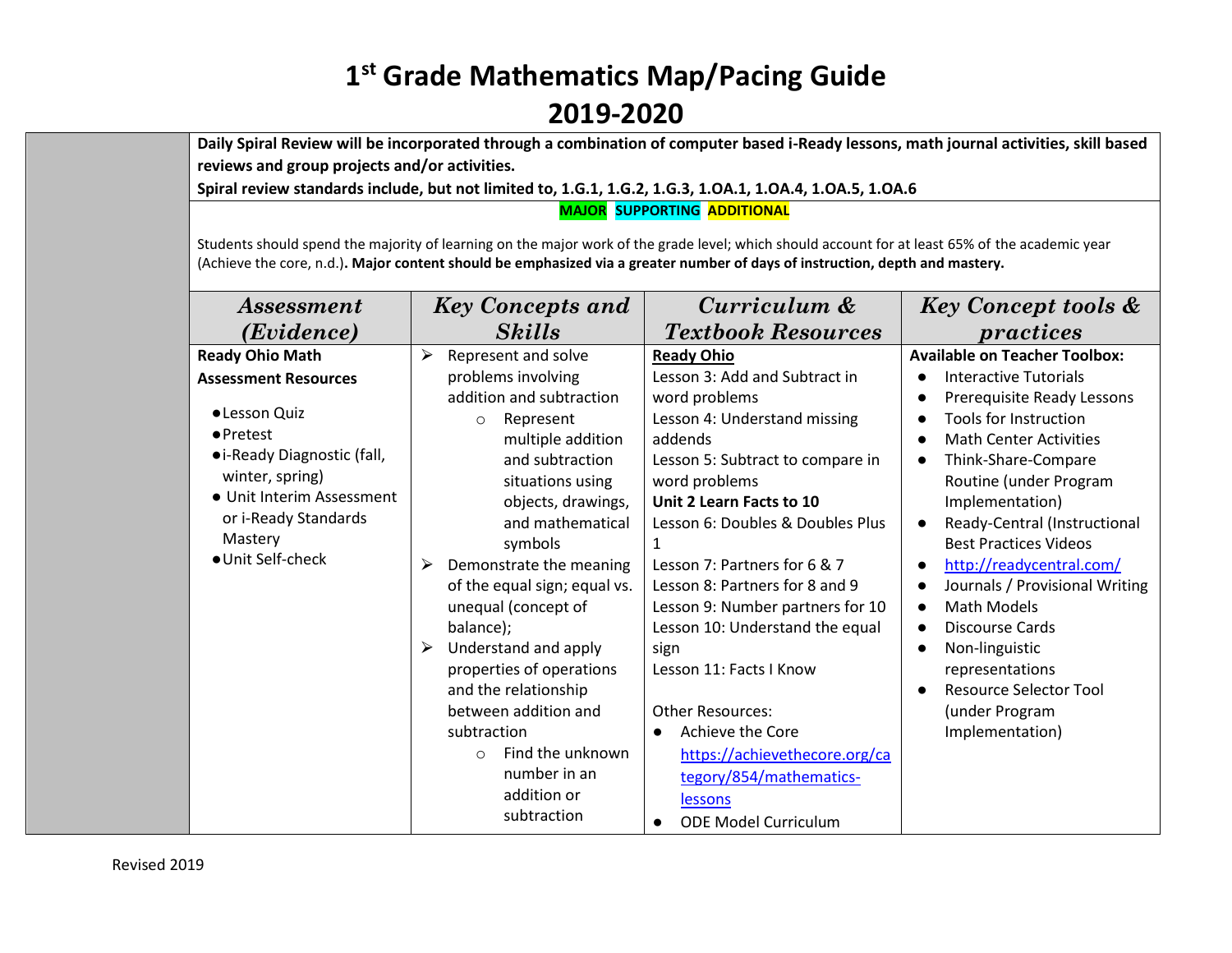|                   |                                                                                                                                               | problem using                              | Resources                                                                                                                           |  |
|-------------------|-----------------------------------------------------------------------------------------------------------------------------------------------|--------------------------------------------|-------------------------------------------------------------------------------------------------------------------------------------|--|
|                   |                                                                                                                                               | strategies                                 | https://education.ohio.gov/To                                                                                                       |  |
|                   |                                                                                                                                               | Add and subtract within<br>➤               | pics/Learning-in-                                                                                                                   |  |
|                   |                                                                                                                                               | 20                                         | <b>Ohio/Mathematics</b>                                                                                                             |  |
|                   |                                                                                                                                               | $\triangleright$ Fluently add and subtract |                                                                                                                                     |  |
|                   |                                                                                                                                               | within 10 using strategies                 |                                                                                                                                     |  |
|                   |                                                                                                                                               | Communicate own<br>$\bigcirc$              |                                                                                                                                     |  |
|                   |                                                                                                                                               | thinking with the                          |                                                                                                                                     |  |
|                   |                                                                                                                                               | use of strategies;                         |                                                                                                                                     |  |
|                   |                                                                                                                                               | Model/make<br>$\circ$                      |                                                                                                                                     |  |
|                   |                                                                                                                                               | groups of 10                               |                                                                                                                                     |  |
| Topic &           | <b>UNIT3</b>                                                                                                                                  |                                            |                                                                                                                                     |  |
|                   | NUMBERS & OPERATIONS IN BASE TEN                                                                                                              |                                            |                                                                                                                                     |  |
| <b>Standard</b>   | <b>Understand Place Value</b>                                                                                                                 |                                            |                                                                                                                                     |  |
|                   | 1.NBT.2 Understand that the two digits of a two-digit number represent amounts of tens and ones. Understand the following as<br>$\bullet$     |                                            |                                                                                                                                     |  |
|                   |                                                                                                                                               |                                            | special cases: a. 10 can be thought of as a bundle of ten ones - called a "ten." b. The numbers from 11 to 19 are composed of a ten |  |
| <b>Quarter 3</b>  | and one, two, three, four, five, six, seven, eight, or nine ones. c. The numbers 10, 20, 30, 40, 50, 60, 70, 80, 90 refer to one, two,        |                                            |                                                                                                                                     |  |
|                   | three, four, five, six, seven, eight, or nine tens (and 0 ones).                                                                              |                                            |                                                                                                                                     |  |
|                   | <b>OPERATIONS AND ALGEBRAIC THINKING</b>                                                                                                      |                                            |                                                                                                                                     |  |
| <b>Time Frame</b> | Represent and solve problems involving addition and subtraction.                                                                              |                                            |                                                                                                                                     |  |
| Weeks 1-10        | 1.0A.2 Solve word problems that call for addition of three whole numbers whose sum is less than or equal to 20, e.g., by using                |                                            |                                                                                                                                     |  |
|                   | objects, drawings, and equations with a symbol for the unknown number to represent the problem. Drawings need not show details,               |                                            |                                                                                                                                     |  |
|                   |                                                                                                                                               |                                            | but should show the mathematics in the problem. (This applies wherever drawings are mentioned in the Standards.)                    |  |
|                   | Add and subtract within 20.                                                                                                                   |                                            |                                                                                                                                     |  |
|                   |                                                                                                                                               |                                            |                                                                                                                                     |  |
|                   | $\bullet$                                                                                                                                     |                                            | 1.0A.6 Add and subtract within 20, demonstrating fluency for addition and subtraction within 10. Strategies may include counting    |  |
|                   | on; making ten (e.g., $8 + 6 = 8 + 2 + 4 = 10 + 4 = 14$ ); decomposing a number leading to a ten (e.g., $13 - 4 = 13 - 3 - 1 = 10 - 1 = 9$ ); |                                            |                                                                                                                                     |  |
|                   | using the relationship                                                                                                                        |                                            |                                                                                                                                     |  |
|                   |                                                                                                                                               |                                            |                                                                                                                                     |  |
|                   | <b>UNIT4</b>                                                                                                                                  |                                            |                                                                                                                                     |  |
|                   | <b>NUMBERS AND OPERATIONS IN BASE TEN</b>                                                                                                     |                                            |                                                                                                                                     |  |
|                   | Extend the counting sequence.                                                                                                                 |                                            |                                                                                                                                     |  |
|                   | $\bullet$                                                                                                                                     |                                            | 1.NBT.1 Count to 120, starting at any number less than 120. In this range, read and write numerals and represent a number of        |  |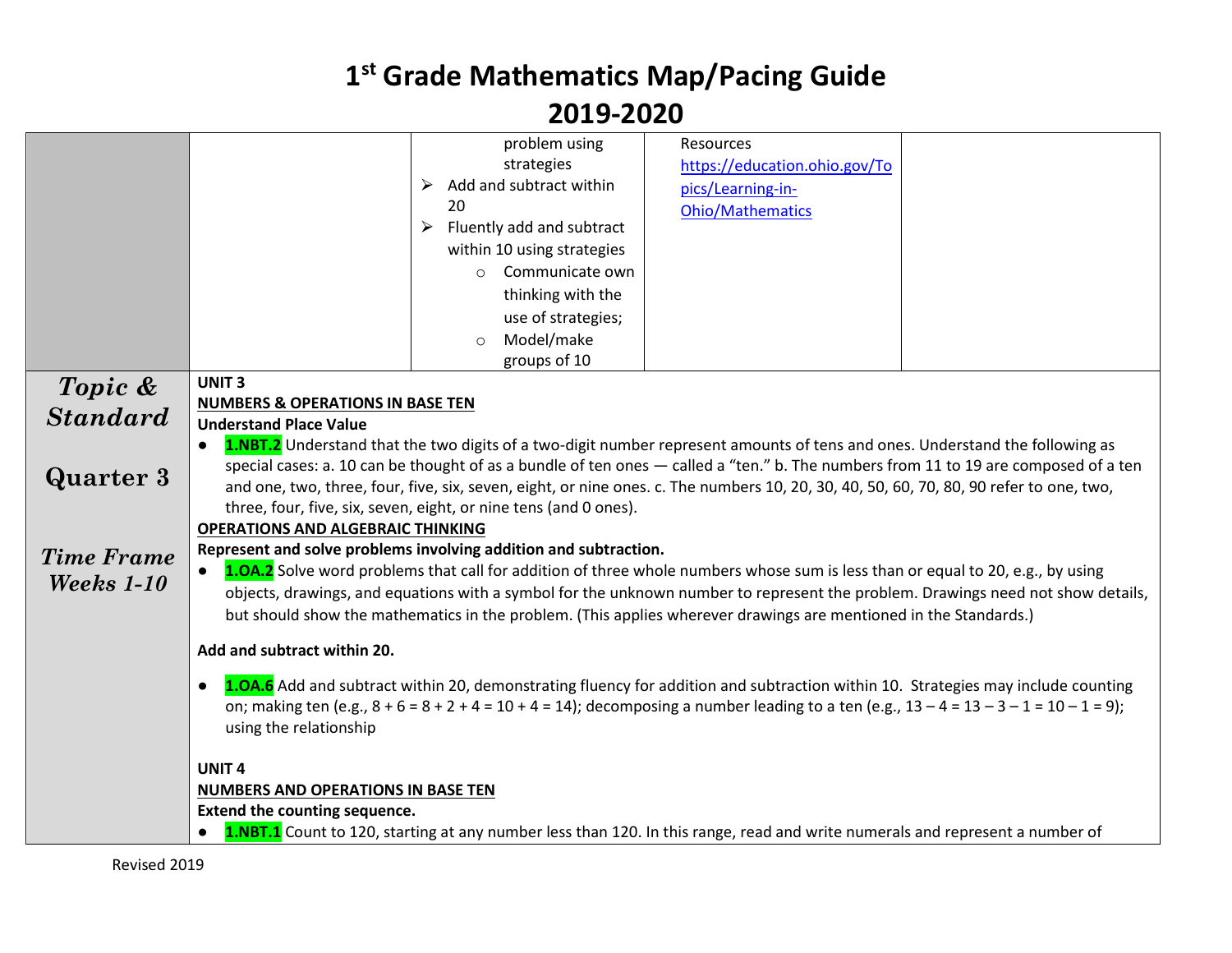objects with a written numeral.

#### **Understand place value.**

**1.NBT.2** Understand that the two digits of a two-digit number represent amounts of tens and ones. Understand the following as special cases:10 can be thought of as a bundle of ten ones - called a "ten;" the numbers from 11 to 19 are composed of a ten and one, two, three, four, five, six, seven, eight, or nine ones; and the numbers 10, 20, 30, 40, 50, 60, 70, 80, 90 refer to one, two, three, four, five, six, seven, eight, or nine tens (and 0 ones).

### **Use place value understanding and properties of operations to add and subtract.**

**1.NBT.6** Use place value understanding and properties of operations to add and subtract. Subtract multiples of 10 in the range 10-90 from multiples of 10 in the range 10-90 (positive or zero differences), using concrete models or drawings and strategies based on place value, properties of operations, and/or the relationship between addition and subtraction; relate the strategy to a written method and explain the reasoning used.

### **OPERATIONS AND ALGEBRAIC THINKING**

#### **Represent and solve problems involving addition and subtraction**

● **1.OA.1** Use addition and subtraction within 20 to solve word problems involving situations of adding to, taking from, putting together, taking apart, and comparing, with unknowns in all positions, e.g., by using objects, drawings, and equations with a symbol for the unknown number to represent the problem.

#### **Add and subtract within 20.**

● **1.OA.5** Relate counting to addition and subtraction (e.g., by [counting on](about:blank) 2 to add 2).

#### **UNIT 5**

### **NUMBERS AND OPERATIONS IN BASE TEN**

#### **Understand place value.**

- **1.NBT.2** Understand that the two digits of a two-digit number represent amounts of tens and ones. Understand the following as special cases:10 can be thought of as a bundle of ten ones - called a "ten;" the numbers from 11 to 19 are composed of a ten and one, two, three, four, five, six, seven, eight, or nine ones; and the numbers 10, 20, 30, 40, 50, 60, 70, 80, 90 refer to one, two, three, four, five, six, seven, eight, or nine tens (and 0 ones).
- **1.NBT.3** Compare two two-digit numbers based on meanings of the tens and ones digits, recording the results of comparisons with the symbols  $>$ ,  $=$ , and  $\lt$ .

### **Use place value understanding and properties of operations to add and subtract**.

**1.NBT.4** Add within 100, including adding a two-digit number and a one-digit number and adding a two-digit number and a multiple of 10, using concrete models or drawings and strategies based on place value, properties of operations, and/or the relationship between addition and subtraction; record the strategy with a written numerical method (drawings and, when appropriate,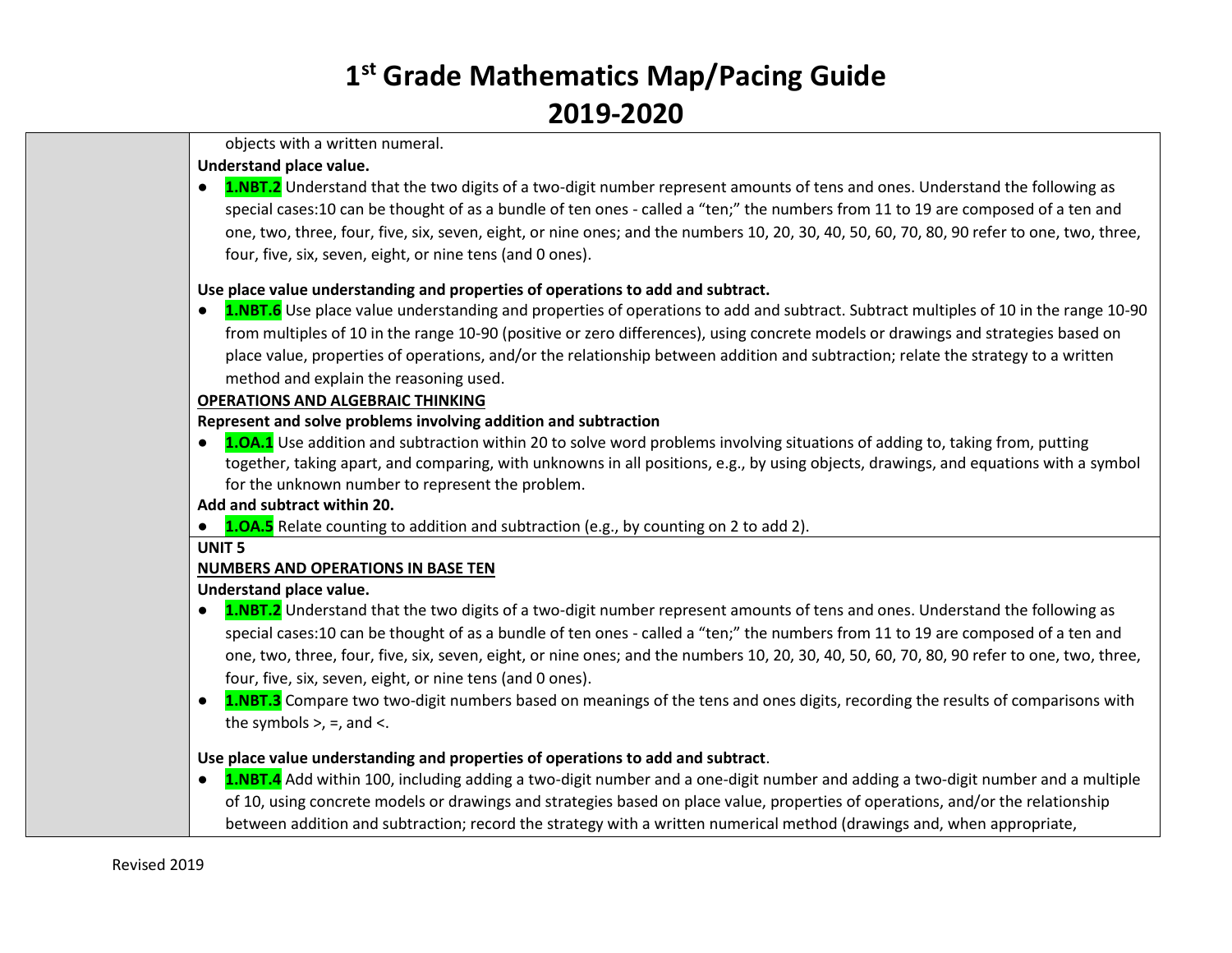equations) and explain the reasoning used. Understand that when adding two-digit numbers, tens are added to tens; ones are added to ones; and sometimes it is necessary to compose a ten.

#### **MATH PRACTICE STANDARDS**

- Make sense of problems and persevere in solving them.
- Reason abstractly and quantitatively.
- Construct viable arguments and critique the reasoning of others.
- Model with mathematics.
- Use appropriate tools strategically.
- Attend to precision.
- Look for and make use of structure.
- Look for and express regularity in repeated reasoning.

#### **MAJOR SUPPORTING ADDITIONAL**

Students should spend the majority of learning on the major work of the grade level; which should account for at least 65% of the academic year (Achieve the core, n.d.)**. Major content should be emphasized via a greater number of days of instruction, depth and mastery.**

**Daily Spiral Review will be incorporated through a combination of computer based i-Ready lessons, math journal activities, skill based reviews and group projects and/or activities.** 

**Spiral review standards include, but not limited to, 1.G.1, 1.G.2, 1.G.3, 1.OA.1, 1.OA.4, 1.OA.5, 1.OA.6, 1.OA.8, 1.OA.3, 1.OA.7**

| <i>Assessment</i>           | Key Concepts and Curriculum & Textbook                       | <b>Key Concept tools &amp;</b>       |
|-----------------------------|--------------------------------------------------------------|--------------------------------------|
| ( <i>Evidence</i> )         | <b>Skills</b><br><b>Resources</b>                            | practices                            |
| <b>Ready Ohio Math</b>      | Extend the counting<br><b>Ready Ohio</b>                     | <b>Available on Teacher Toolbox:</b> |
| <b>Assessment Resources</b> | Unit 3 Add and Subtract to 20<br>sequence                    | Interactive Tutorials                |
|                             | Understand place value<br>Lesson 12: Understand Teen Numbers | Prerequisite Ready Lessons           |
| · Lesson Quiz               | Lesson 13: Understand sums greater<br>Communicate            | Tools for Instruction<br>$\bullet$   |
| $\bullet$ Pretest           | understanding<br>than 10                                     | <b>Math Center Activities</b>        |
| • i-Ready Diagnostic (fall, | Lesson 14: Make a 10 to add<br>of 2 digit                    | Think-Share-Compare                  |
| winter, spring)             | Lesson 15: Add Three Numbers<br>numbers                      | Routine (under Program               |
| • Unit Interim              | Lesson 16: Make a 10 to subtract<br>Use place value          | Implementation)                      |
| Assessment or i-Ready       | understanding and<br><b>Unit 4 Tens</b>                      | Ready-Central (Instructional         |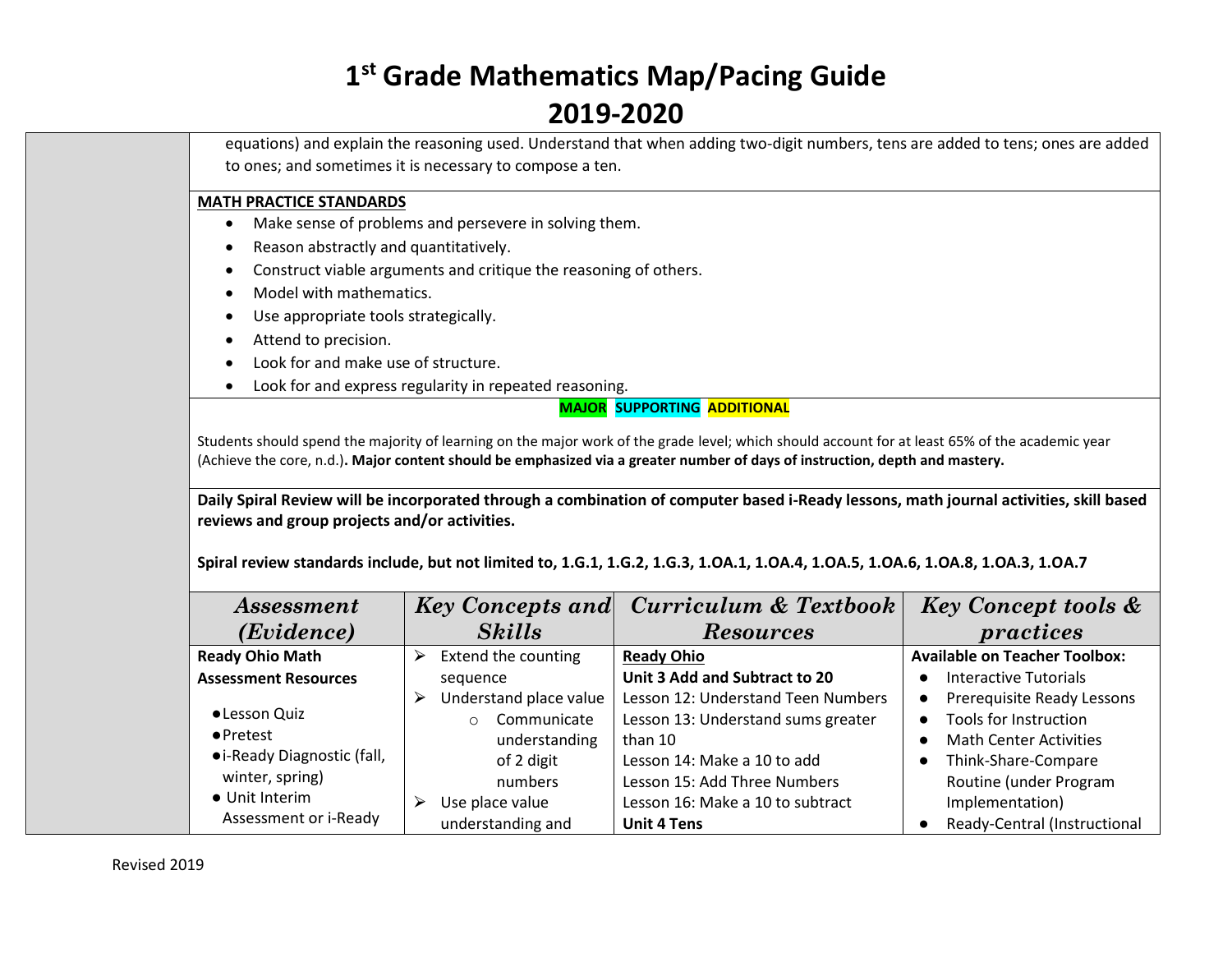| <b>Standards Mastery</b><br>· Unit Self-check | properties of<br>operations to add and<br>subtract<br>Model adding<br>$\circ$<br>tens and ones<br>Compare<br>$\circ$<br>numbers with<br>models,<br>pictures and<br>symbols<br>Model<br>$\circ$<br>regrouping<br>using objects<br>and drawings<br>Communicate thinking<br>➤<br>while regrouping<br>Fluently add and<br>➤<br>subtract within 10<br>using strategies | Lesson 17: Understand Tens<br>Lesson 18: The 120 Chart<br>Lesson 19: Understand 10 More and<br>10 Less<br>Lesson 20: Add and Subtract Tens<br><b>Unit 5 Tens and Ones</b><br>Lesson 21: Understand 10s and ones<br><b>Other Resources:</b><br>Achieve the Core<br>$\bullet$<br>https://achievethecore.org/catego<br>ry/854/mathematics-lessons<br><b>ODE Model Curriculum Resources</b><br>$\bullet$<br>https://education.ohio.gov/Topics<br>/Learning-in-Ohio/Mathematics | <b>Best Practices Videos</b><br>http://readycentral.com/<br>Journals / Provisional Writing<br>Math Models<br><b>Discourse Cards</b><br>Non-linguistic<br>representations<br><b>Resource Selector Tool</b><br>(under Program<br>Implementation) |
|-----------------------------------------------|-------------------------------------------------------------------------------------------------------------------------------------------------------------------------------------------------------------------------------------------------------------------------------------------------------------------------------------------------------------------|----------------------------------------------------------------------------------------------------------------------------------------------------------------------------------------------------------------------------------------------------------------------------------------------------------------------------------------------------------------------------------------------------------------------------------------------------------------------------|------------------------------------------------------------------------------------------------------------------------------------------------------------------------------------------------------------------------------------------------|
|-----------------------------------------------|-------------------------------------------------------------------------------------------------------------------------------------------------------------------------------------------------------------------------------------------------------------------------------------------------------------------------------------------------------------------|----------------------------------------------------------------------------------------------------------------------------------------------------------------------------------------------------------------------------------------------------------------------------------------------------------------------------------------------------------------------------------------------------------------------------------------------------------------------------|------------------------------------------------------------------------------------------------------------------------------------------------------------------------------------------------------------------------------------------------|

| Topic &<br>Standard |                                                                                                                                                  |
|---------------------|--------------------------------------------------------------------------------------------------------------------------------------------------|
|                     | UNIT <sub>7</sub>                                                                                                                                |
|                     | <b>MEASUREMENT AND DATA</b>                                                                                                                      |
|                     | Measure lengths indirectly and by iterating length units.                                                                                        |
|                     | <b>1.MD.1</b> Order three objects by length; compare the lengths of two objects indirectly by using a third object.<br>$\bullet$                 |
|                     | 1.MD.2 Express the length of an object as a whole number of length units, by laying multiple copies of a shorter object (the length<br>$\bullet$ |
| Quarter 4           | unit) end to end; understand that the length measurement of an object is the number of same-size length units that span it with no               |
|                     | gaps or overlaps. Limit to contexts where the object being measured is spanned by a whole number of length units with no gaps or                 |
|                     | overlaps                                                                                                                                         |
|                     | Work with time and money.                                                                                                                        |
|                     | <b>1.MD.3</b> Tell and write time in hours and half-hours using analog and digital clocks.                                                       |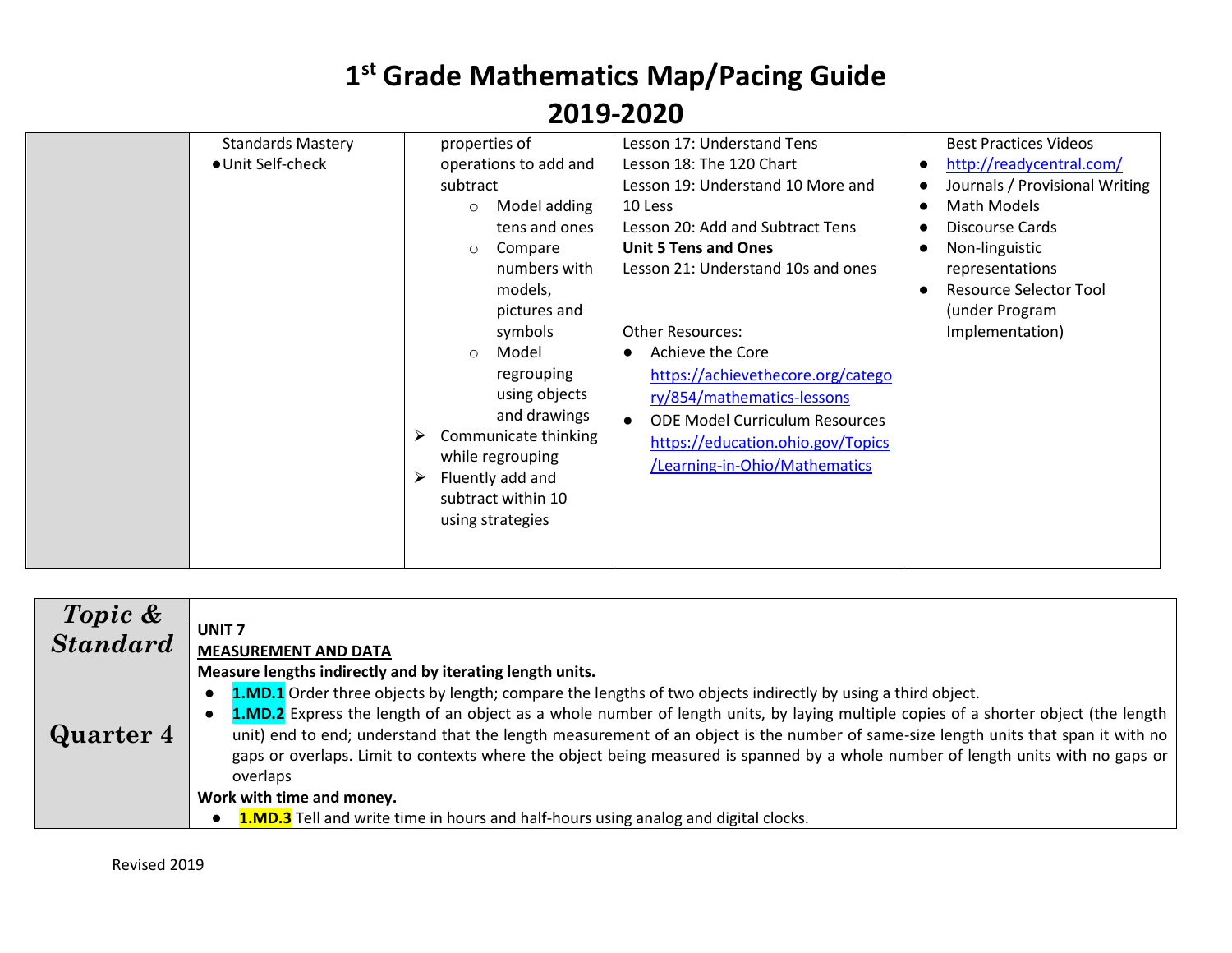|                   | $\circ$                                                                                                                                                                                                                                                                | a. Tell and write time in hours and half-hours using analog and digital clocks. |                                                                                                                                                 |                                  |  |  |
|-------------------|------------------------------------------------------------------------------------------------------------------------------------------------------------------------------------------------------------------------------------------------------------------------|---------------------------------------------------------------------------------|-------------------------------------------------------------------------------------------------------------------------------------------------|----------------------------------|--|--|
| <b>Time</b>       | $\Omega$                                                                                                                                                                                                                                                               | b. Identify pennies and dimes by name and value.                                |                                                                                                                                                 |                                  |  |  |
|                   | Represent and interpret data.                                                                                                                                                                                                                                          |                                                                                 |                                                                                                                                                 |                                  |  |  |
| Frame             | 1.MD.4 Organize, represent, and interpret data with up to three categories; ask and answer questions about the total number of                                                                                                                                         |                                                                                 |                                                                                                                                                 |                                  |  |  |
| <b>Weeks</b> 1-10 | data points, how many in each category, and how many more or less are in one category than in another.                                                                                                                                                                 |                                                                                 |                                                                                                                                                 |                                  |  |  |
|                   | <b>MATH PRACTICE STANDARDS</b>                                                                                                                                                                                                                                         |                                                                                 |                                                                                                                                                 |                                  |  |  |
|                   | $\bullet$                                                                                                                                                                                                                                                              | Make sense of problems and persevere in solving them.                           |                                                                                                                                                 |                                  |  |  |
|                   | $\bullet$                                                                                                                                                                                                                                                              | Reason abstractly and quantitatively.                                           |                                                                                                                                                 |                                  |  |  |
|                   | $\bullet$                                                                                                                                                                                                                                                              | Construct viable arguments and critique the reasoning of others.                |                                                                                                                                                 |                                  |  |  |
|                   | Model with mathematics.<br>$\bullet$                                                                                                                                                                                                                                   |                                                                                 |                                                                                                                                                 |                                  |  |  |
|                   | Use appropriate tools strategically.<br>$\bullet$                                                                                                                                                                                                                      |                                                                                 |                                                                                                                                                 |                                  |  |  |
|                   | Attend to precision.                                                                                                                                                                                                                                                   |                                                                                 |                                                                                                                                                 |                                  |  |  |
|                   |                                                                                                                                                                                                                                                                        | Look for and make use of structure.                                             |                                                                                                                                                 |                                  |  |  |
|                   |                                                                                                                                                                                                                                                                        | Look for and express regularity in repeated reasoning.                          |                                                                                                                                                 |                                  |  |  |
|                   |                                                                                                                                                                                                                                                                        |                                                                                 | <b>MAJOR SUPPORTING ADDITIONAL</b>                                                                                                              |                                  |  |  |
|                   |                                                                                                                                                                                                                                                                        |                                                                                 |                                                                                                                                                 |                                  |  |  |
|                   |                                                                                                                                                                                                                                                                        |                                                                                 | Students should spend the majority of learning on the major work of the grade level; which should account for at least 65% of the academic year |                                  |  |  |
|                   | (Achieve the core, n.d.). Major content should be emphasized via a greater number of days of instruction, depth and mastery.<br>Daily Spiral Review will be incorporated through a combination of computer based i-Ready lessons, math journal activities, skill based |                                                                                 |                                                                                                                                                 |                                  |  |  |
|                   | reviews and group projects and/or activities.                                                                                                                                                                                                                          |                                                                                 |                                                                                                                                                 |                                  |  |  |
|                   |                                                                                                                                                                                                                                                                        |                                                                                 |                                                                                                                                                 |                                  |  |  |
|                   |                                                                                                                                                                                                                                                                        |                                                                                 | Spiral review standards to include, but not limited to, 1.G.1, 1.G.2, 1.G.3, 1.OA.1, 1.OA.2, 1.OA.3, 1.OA.4, 1.OA.5, 1.OA.6, 1.OA.7, 1.OA.8,    |                                  |  |  |
|                   |                                                                                                                                                                                                                                                                        | 1.NBT.1, 1.NBT.2, 1.NBT.3, 1.NBT.4, 1.NBT.5, 1.NBT.6                            |                                                                                                                                                 |                                  |  |  |
|                   | Curriculum & Textbook<br><b>Key Concept tools &amp;</b><br><b>Key Concepts and</b><br><i>Assessment</i>                                                                                                                                                                |                                                                                 |                                                                                                                                                 |                                  |  |  |
|                   | <b>Skills</b><br>(Evidence)<br><b>Resources</b><br>practices                                                                                                                                                                                                           |                                                                                 |                                                                                                                                                 |                                  |  |  |
|                   | <b>Ready Ohio Math</b><br><b>Available on Teacher Toolbox:</b><br>Measure lengths indirectly and<br>Unit 5<br>$\blacktriangleright$                                                                                                                                    |                                                                                 |                                                                                                                                                 |                                  |  |  |
|                   | <b>Assessment Resources</b>                                                                                                                                                                                                                                            | by iterating length units                                                       | Lesson 22: Compare numbers                                                                                                                      | <b>Interactive Tutorials</b>     |  |  |
|                   |                                                                                                                                                                                                                                                                        | Compare and order<br>$\circ$                                                    | Lesson 23: Add 10s to any number                                                                                                                | Prerequisite Ready Lessons       |  |  |
|                   | · Lesson Quiz                                                                                                                                                                                                                                                          | objects by length                                                               | Lesson 24: Add 10s to and add ones                                                                                                              | <b>Tools for Instruction</b>     |  |  |
|                   | $\bullet$ Pretest                                                                                                                                                                                                                                                      | Work with time and money<br>➤                                                   | Lesson 25: Add and regroup                                                                                                                      | <b>Math Center Activities</b>    |  |  |
|                   | • i-Ready Diagnostic                                                                                                                                                                                                                                                   | Identify pennies and<br>$\circ$                                                 | Unit 7 How many? How much? How                                                                                                                  | Think-Share-Compare<br>$\bullet$ |  |  |
|                   | (fall, winter, spring)                                                                                                                                                                                                                                                 | dimes                                                                           | Long?                                                                                                                                           | Routine (under Program           |  |  |
|                   | • Unit Interim                                                                                                                                                                                                                                                         |                                                                                 |                                                                                                                                                 |                                  |  |  |